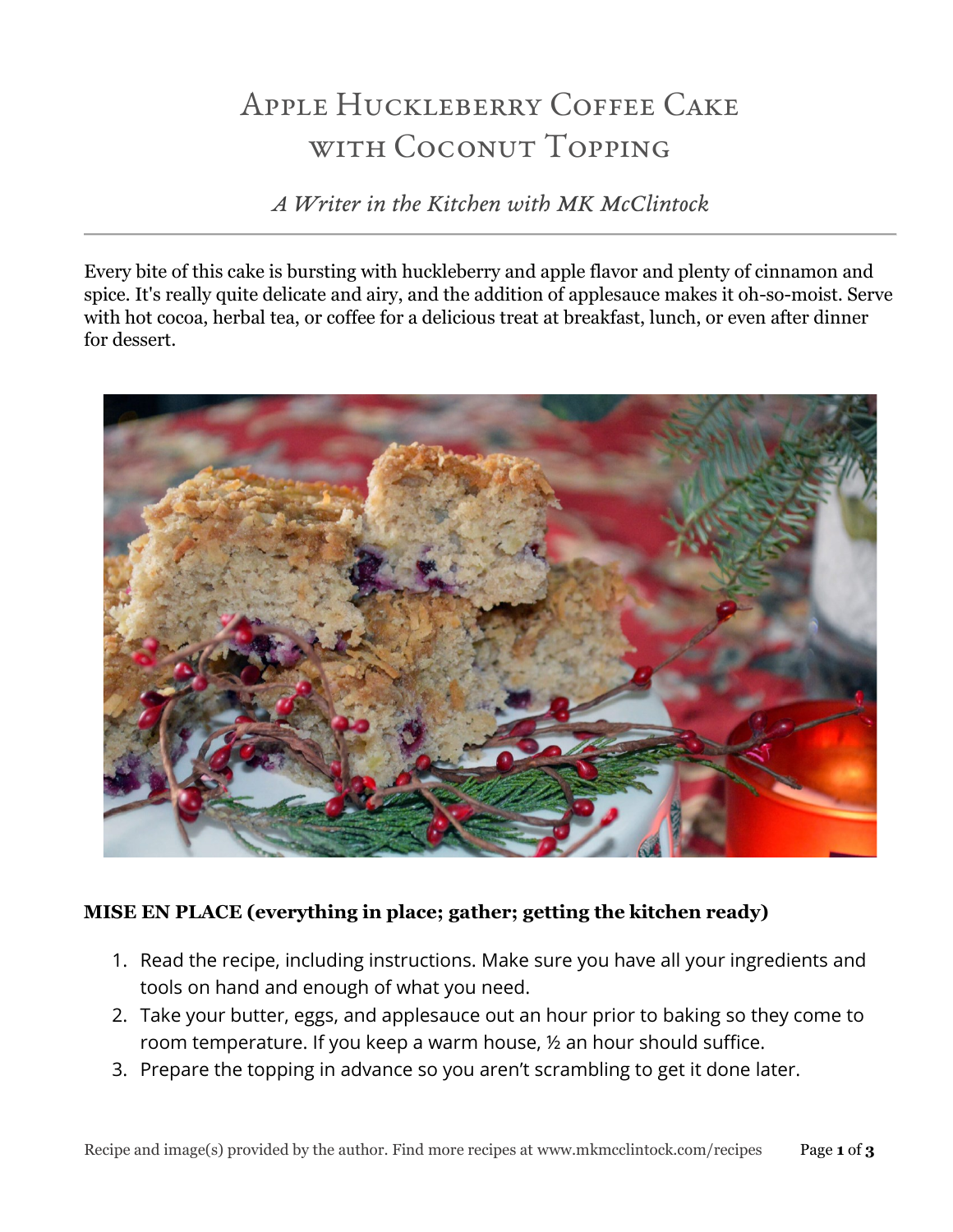## **INGREDIENTS:**

For the Topping

- 1/3 cup unbleached, all-purpose flour
- 1/4 cup unsalted butter, softened to room temperature
- 1 cup coconut flakes
- 1/2 cup light or dark brown sugar
- 1 tsp ground cinnamon

#### For the Cake

- 1/2 cup unsalted butter, softened to room temperature
- 1 cup unbleached, all-purpose flour
- 1/2 teaspoon sea salt
- 2 1/2 teaspoons baking powder
- 3/4 teaspoon ground allspice
- ¼ tsp ground cinnamon
- 1 teaspoon pure vanilla extract
- 1 cup granulated sugar
- 2 large eggs
- ¼ cup applesauce
- <sup>3</sup>4 cup skim milk (skim milk is what I keep on hand, but 1% or 2% also works. Do not use whole milk!)
- 1 cup huckleberries (if using frozen, allow to thaw in the refrigerator overnight or on the counter for a few hours; drain well)
- ¾ cup finely chopped apples (I like Gala or Honeycrisp)

#### **INSTRUCTIONS:**

For the Topping

- 1. Prepare the topping in advance.
- 2. Cut 1/4 cup of butter into small cubes.
- 3. Mix 1/3 cup flour, coconut flakes, brown sugar, and cinnamon. Stir until well combined.
- 4. Add the small cubes of butter, and combine using a small food processor, dough blender, or your fingers. If using a processor, only pulse a few times. You want some butter chunks remaining. I find the hand method works well.
- 5. Set aside.

#### For the Cake

1. Preheat oven to 375°F and prepare a 13" baking pan. I recommend baking spray because it's so easy to use *and* easy to clean, but you can also butter the pan and dust with flour.